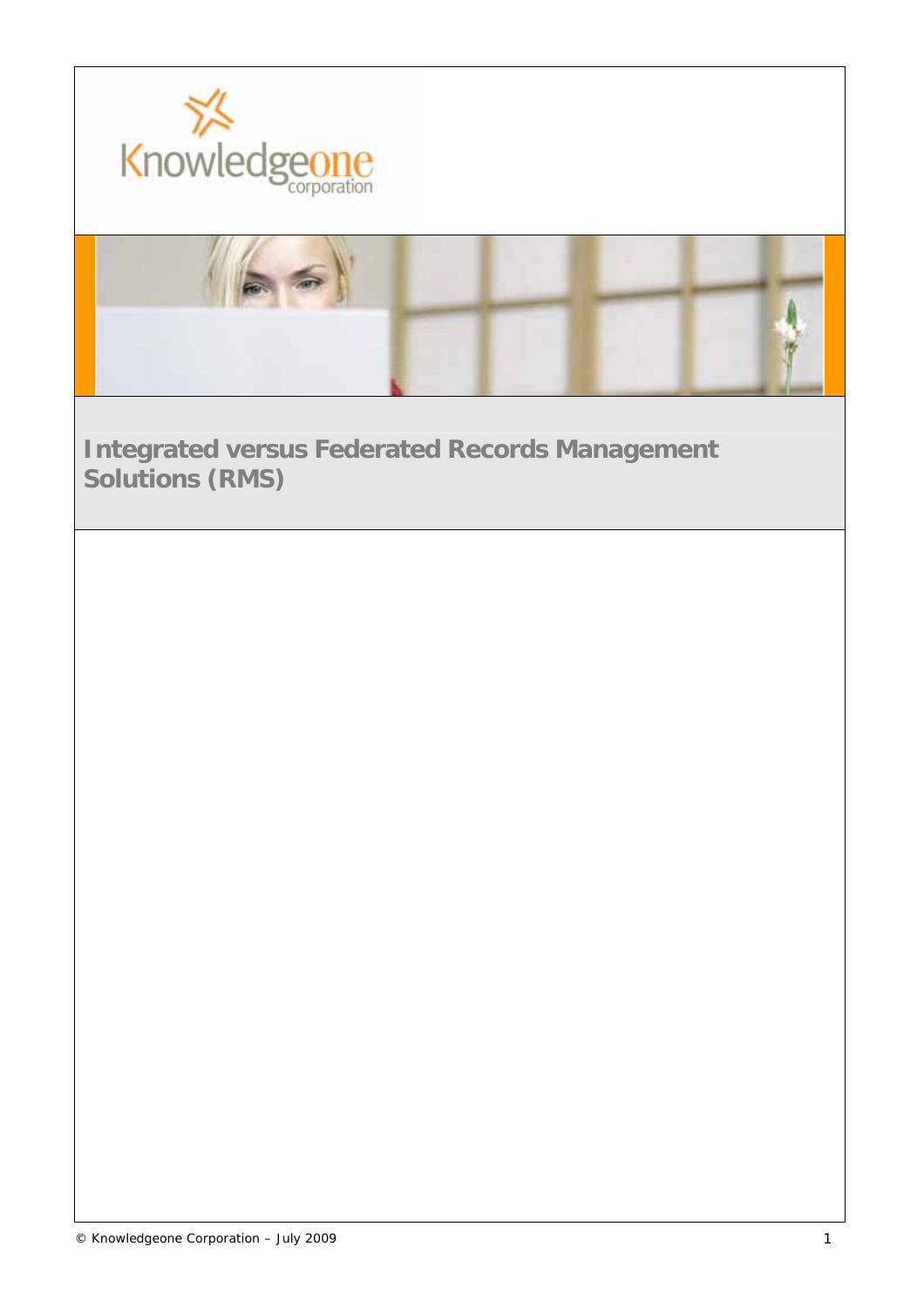## **Integrated versus Federated Records Management Solutions (RMS)**

This is a topic that should be of great interest to all records managers as it refers to the basic architecture of an RMS and to the particular and very different RM controls that need to be in place to accommodate either the integrated or federated design. The core issues are database integrity and document security. If the records manager gets it wrong he/she will certainly not have a compliant RMS no matter how many certifications the actual software product has.

This last point is critical and in my experience is either misunderstood or ignored by many records managers. That is, using a software product that is 'certified' does not mean your practices and procedures are certified, it is just one of the measures required. Your organization can still be non-compliant (and many are) even if you use a compliant RM product. RM compliance is not about software, it is about practice and procedures and this is particularly important to any organization subject to e-Discovery legislation.

Because of the vagaries of our industry and the inconsistent use of acronyms and terminology by different vendors and industry groups, everything I say about this topic from this point on is a generalization.

Let's begin by saying that there are integrated RMS and federated RMS offerings on the market. There are also solutions that include both architectures generally by incorporating what has been know for a very long time as a 'Federated Search'. That is, the ability to search foreign repositories as well as the local or 'proprietary' repository.

An integrated solution takes a record of Metadata and 'copies' of electronic documents (including emails) and stores everything in its own proprietary database. This database then includes records of all information for an organization including file folders, archive boxes, paper documents, electronic documents and emails as well as all transactional information. Ideally, everything is kept in a secure and inviolate state and managed according to best practice records management principles as espoused by ISO 15489. Everything will be backed up every night and religiously transferred to new media on a periodic basis to avoid media obsolescence.

The integrated RMS application controls and manages all data and protects it from outside interference using a security system; the application knows with absolute confidence where every item of information is because it is stored in its own database.

A federated RMS basically connects to and indexes information in any number of 'foreign' repositories, for example, the databases of other applications and URLs on the Internet. It does this using a federated search technique and a number of other tools that allow it to connect to the databases of other applications and access the information stored in them.

A federated search by its very nature (i.e., accessing the databases of other vendor's applications) has a few security problems of its own. You can't for example; access information in a foreign database without first knowing the database password and this is usually kept secret by the DBA. In order to surmount this formidable challenge most federated solutions use something called the Kerberos Network Authentication Service, http://www.kerberos.info/.

Kerberos provides an industry standard way for federated solutions to access foreign databases in a secure and fully authenticated manner. Anything else is called hacking.

However, being able to access a foreign information source is just the beginning of the problem. The real issue is that a federated RMS does not own or manage the information it indexes. It cannot for example, ever guarantee that the information it has just indexed will actually exist in a minute, a day or a week because it is not the application that actually manages and controls that information. Nor can the federated RMS guarantee that the foreign application is backing up and securing its database or moving its precious electronic documents to new media on a periodic basis. The foreign application could delete the information, move the information, archive the information or even rename it so it is no longer 'findable' under the same search.

This is the fundamental problem with a federated RMS; you have absolutely no guarantee of data integrity. You cannot guarantee to your compliance authority that you can produce the